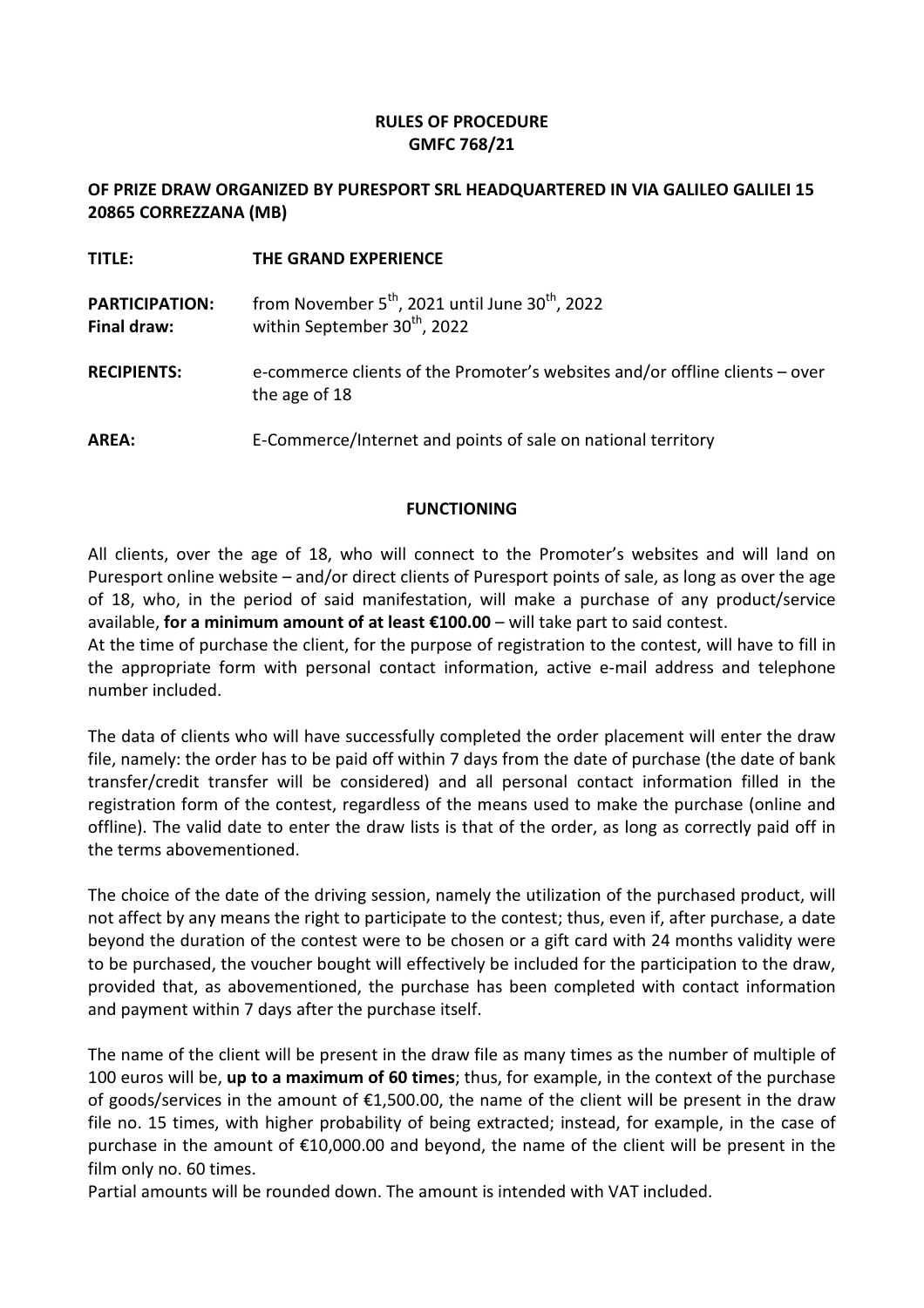#### Prizes at disposal for monthly draws:

• No. 1 pilot course on single-seater car F Renault of 5 laps at Monza Circuit, value 350 euros. The monthly draw will be held as per calendar below explicated.

For final draw:

• No. 1 Cayman Porsche 718 Boxter mod. 2022

or alternatively at discretion of the winner

• No. 1 voucher for extra luxury trip in Europe for two persons – flight with private Jet, private chauffeur for transfers and five star Hotels.

### Monthly draws:

# First draw within February 14<sup>th</sup>, 2022

From the names file of all those who will result having made a purchase of a Puresport product or service, of at least  $\epsilon$ 100.00, from November 5<sup>th</sup>, 2021 until January 31<sup>st</sup>, 2022, resulted as successfully completed, a name will be extracted in the presence of Official of the Chamber of Commerce/Notary, by hand and at random, and said name will win as a prize:

1 pilot course of 5 laps at Monza Circuit on single-seater F Renault, commercial value 350 euros.

5 back-up names will be extracted in said occasion and will take over in case of renunciation of the holder winner or in case of unavailability.

## Second draw within March 14<sup>th</sup>, 2022

From the names file of all those who will result having made a purchase of a Puresport product or service, of at least  $\epsilon$ 100.00, from November 5<sup>th</sup>, 2021 until February 28<sup>th</sup>, 2022, resulted as successfully completed, a name will be extracted in the presence of Official of the Chamber of Commerce/Notary, by hand and at random, and said name will win as a prize:

- 1 pilot course of 5 laps at Monza Circuit on single-seater F Renault, commercial value 350 euros.

5 back-up names will be extracted in said occasion and will take over in case of renunciation of the holder winner or in case of unavailability.

## Third draw within April 14<sup>th</sup>, 2022

From the names file of all those who will result having made a purchase of a Puresport product or service, of at least  $\epsilon$ 100.00, from November 5<sup>th</sup>, 2021 until March 31<sup>st</sup>, 2022, resulted as successfully completed, a name will be extracted in the presence of Official of the Chamber of Commerce/Notary, by hand and at random, and said name will win as a prize:

1 pilot course of 5 laps at Monza Circuit on single-seater F Renault, commercial value 350 euros.

5 back-up names will be extracted in said occasion and will take over in case of renunciation of the holder winner or in case of unavailability.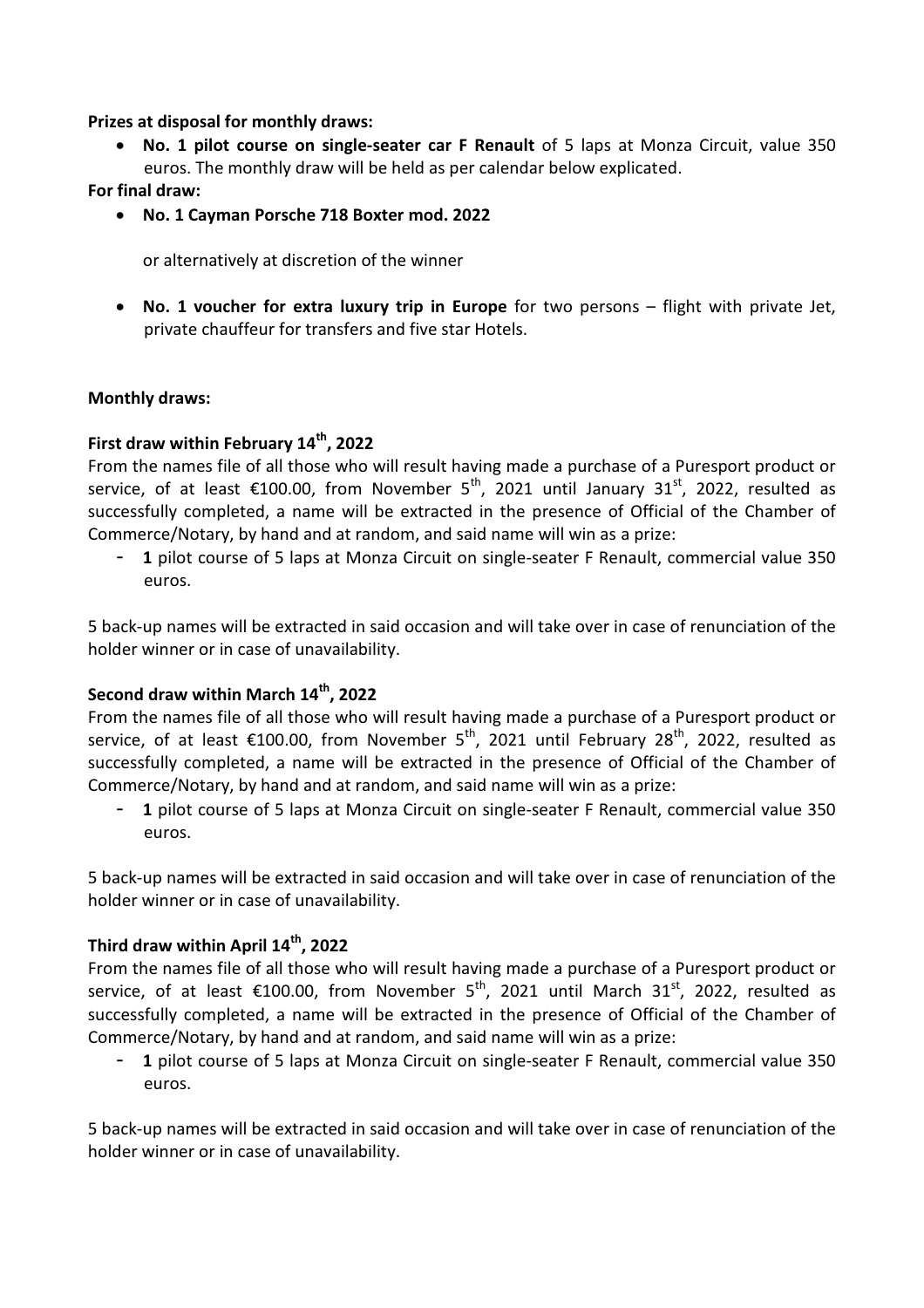# Fourth draw within May  $14<sup>th</sup>$ , 2022

From the names file of all those who will result having made a purchase of a Puresport product or service, of at least  $\epsilon$ 100.00, from November 5<sup>th</sup>, 2021 until April 30<sup>th</sup>, 2022, resulted as successfully completed, a name will be extracted in the presence of Official of the Chamber of Commerce/Notary, by hand and at random, and said name will win as a prize:

1 pilot course of 5 laps at Monza Circuit on single-seater F Renault, commercial value 350 euros.

5 back-up names will be extracted in said occasion and will take over in case of renunciation of the holder winner or in case of unavailability.

# Fifth draw within June  $14<sup>th</sup>$ , 2022

From the names file of all those who will result having made a purchase of a Puresport product or service, of at least  $\epsilon$ 100.00, from November 5<sup>th</sup>, 2021 until May 30<sup>th</sup>, 2022, resulted as successfully completed, a name will be extracted in the presence of Official of the Chamber of Commerce/Notary, by hand and at random, and said name will win as a prize:

1 pilot course of 5 laps at Monza Circuit on single-seater F Renault, commercial value 350 euros.

5 back-up names will be extracted in said occasion and will take over in case of renunciation of the holder winner or in case of unavailability.

## Sixth draw within July  $14<sup>th</sup>$ , 2022

From the names file of all those who will result having made a purchase of a Puresport product or service, of at least  $\epsilon$ 100.00, from November 5<sup>th</sup>, 2021 until June 30<sup>th</sup>, 2022, resulted as successfully completed, a name will be extracted in the presence of Official of the Chamber of Commerce/Notary, by hand and at random, and said name will win as a prize:

- 1 pilot course of 5 laps at Monza Circuit on single-seater F Renault, commercial value 350 euros.

5 back-up names will be extracted in said occasion and will take over in case of renunciation of the holder winner or in case of unavailability.

#### Total value of monthly prizes € 2,100.00

#### Final draw:

All names, corresponding to purchase successfully completed, included those having already won the monthly prize, will be included in a final file and will be numbered progressively.

Based on the total number of participants to the draw, a relative number of containers will be put at disposal, inside which, at the presence of Notary/Official verifier, thimbles containing each a number from 0 to 9 will be inserted.

Within Semptember 30<sup>th</sup>, 2022, during an event specifically organized, again at the presence of the Notary/Official verifier, the final draw will take place as hereunder specified:

A thimble, the number of which will form the series of the reference winning number, will be extracted from each container; thus, if for example 10,000 clients/orders will take part to the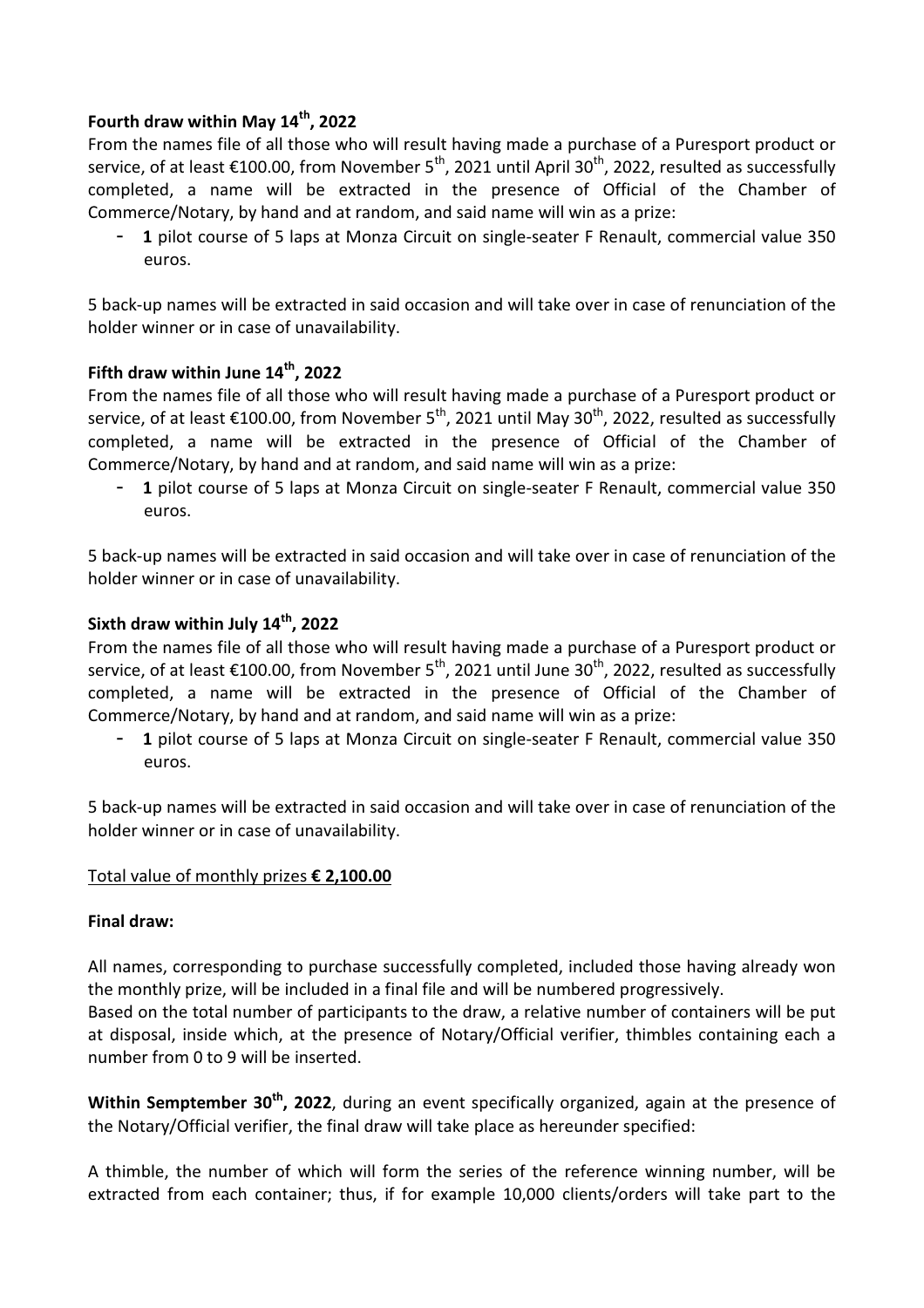contest, no. 5 containers will be put at disposal containing as already mentioned the related numbered thimbles; if the Notary or therefrom delegated person were to extract for example: from the first container the thimble with no. 0 e from the second container the thimble with no. 7, whereas from the third container were to be extracted the thimble with no. 3, from the fourth container the thimble with no. 1 and from the fifth container the thimble with no. 4, the combination of the winning progressive number will be the number:  $07314 -$  After having formed the series of the winning number, the Notary will verify from the file put at disposal: the name corresponding to the combination of the series of numbers extracted/formed, which will win the final prize at stake.

In the case no name was matched with the final series of numbers extracted, we will proceed with another draw, until forming the numeric series corresponding to a name present in the file, put at disposal.

The winner will choose to receive as prize a Porsche car as described below or an extra luxury trip in Europe.

The winning will be confirmed via e-mail to the address given during registration of the purchase made.

Taken into account the importance of the prize, the winner for the purpose of validation of the winning is required to accept to be recorded at the moment of delivery of the prize, if this is the car, or be recorded at some stage of take off with the private Jet or during the stay in case of choice of the extra luxury trip voucher. The recoding may be, at discretion of the Promoter, be published on the media channels chosen by the Promoter, among which social media platforms, internet etc. The subscription of a specific waiver of usage of image without restriction and free of charge will therefore be required from the winner.

Again, at the presence of the Notary, 10 more numeric series will be extracted, the related names of which, present in the file, will be considered as back-ups.

As already mentioned, the name extracted will choose between the following prizes:

No. 1 Cayman Porsche 718 Boxter mod. 2022, IPT included, VAT included, of maximum and total value of 60,000 euros

or alternatively at discretion of the winner:

- N.1 voucher of maximum value of €60,000.00, which grants the winner and a guest of his/hers with the chance of doing an extra luxury trip in Europe, with flight on private Jet, private chauffeur for transfers, including maximum 6 stays in five stars Hotels.

 In case of refusal of the prize, car or extra luxury stay voucher, the first back-up will take over and so on.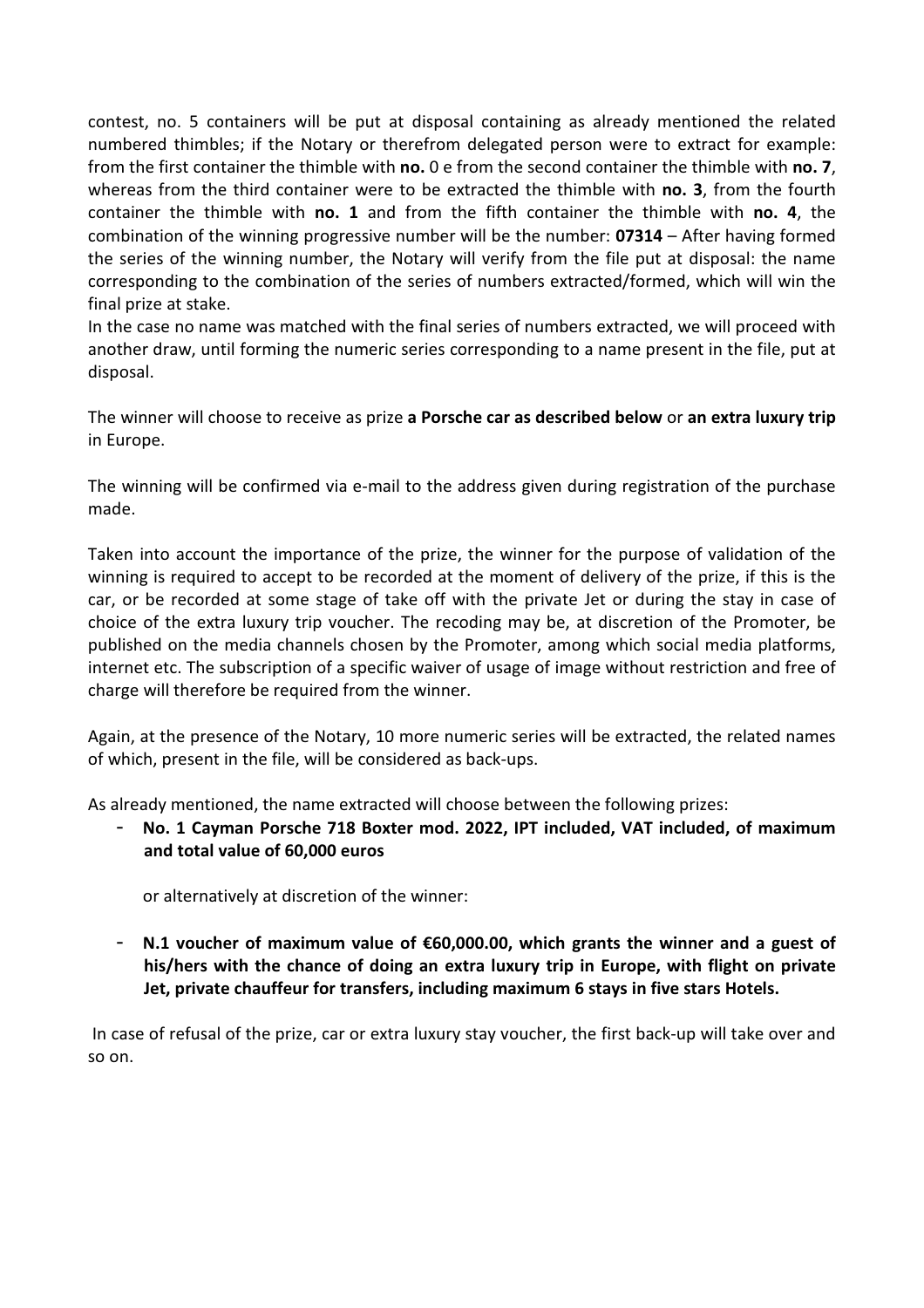Specifics of the prizes:

# A) Porsche

In case of choice of the car, the winner will be in charge of: EcoTassa, Bollo and super Bollo (tax) and car insurance. Since the configuration of the car is the basic one, the winner will be entitled to modify the order with the addition of optionals at his/her own expense. The car will be delivered in Milan.

It will not be possible to collect the car otherwise; thus, in case of impossibility of collection of the car in Milan, the winner will necessarily delegate another person equipped with driving license, to whom, naturally, all responsibilities will be ascribed in case of damage of the car during the return path.

Since the car will be ordered in the Base colour of choice of the winner, in case times of delivery for that specific colour were to exceed the 180 days provided for by the law on prize contests, the winner will be handed over a voucher, which will give all rights in it expressed, in said circumstance it will required from the winner the subscription of a specific waiver.

It is clarified that, in case of choice of a colour in the list of "Optionals", the difference of cost over €60,000.00 (IPT and VAT included) will be in charge of the winner.

The winner must be equipped with driving license B. In case the winner wasn't in possession of the driving license, the winner will be entitled to require that the car is registered to a relative through dedicated delegation and certificate from which the family unit must appear.

On the off chance faults of the car attributable to the constructor occurred, the winner will have to refer to the guarantee of the car and not claim against the Promoter of the contest.

# B) Extra luxury trip

In case of choice of the voucher which entitles to the extra luxury trip, the winner will have to arrange with the Promoter or delegated-by-it company TOPJET, the date of departure among those proposed by the Promoter itself. The trip will be carried out with a private Jet of exclusive use of the contest with departure from Milano Linate airport.

It will be possible to choose maximum two destinations among the range of cities proposed by the Promoter, present on the website of the Promoter for the entire duration of the contest.

The extra luxury stay prize voucher foresees and includes the arrival to the chosen location with a private Jet and transfer in a luxury car with chauffeur. All meals are included. The stay will be at a 5-star hotel, the voucher allows for the possibility to bring only one guest.

The cost to reach the departure airport of Milano Linate from which the private Jet will take off and return to domicile remain excluded.

Drinks or food not foreseen by the stay voucher are not included.

The participation to the extra luxury stay is subject to the acceptance of the participation conditions integrally provided by the provider of the prize.

The winner will have to comply with the regulations provided by the countries chosen in the interest of specific limitations due to Covid-19 o other reasons.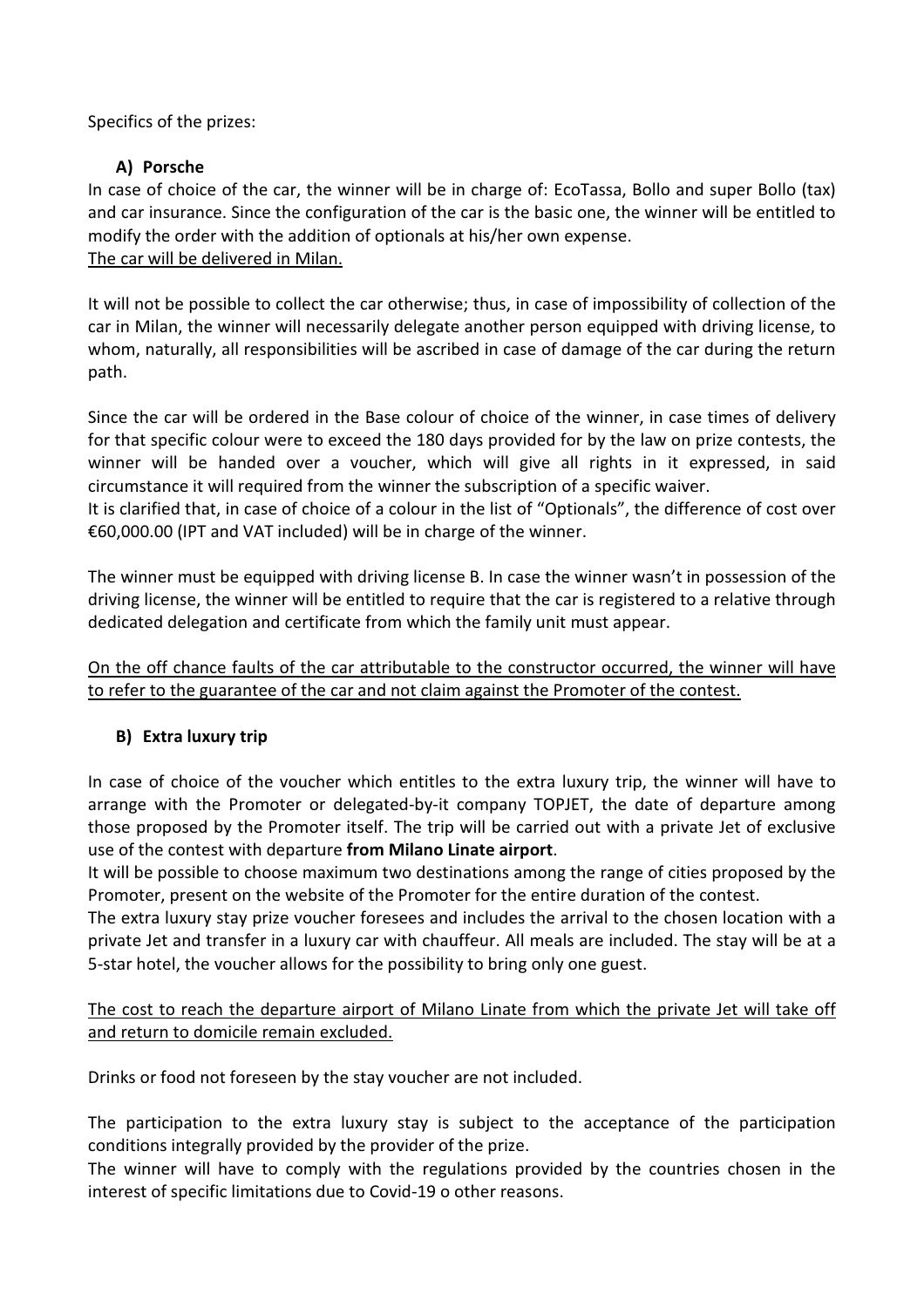## C) Pilot course

Regarding monthly prizes, the costs to reach the circuit will be at the expense of the winner. Potential guests will be allowed to enter the circuit only if ministerial provisions will allow it and with payment of the entrance ticket of €40.00 each ordinarily on sale.

Maximum TOTAL VALUE OF PRIZEMONEY: €62,100.00 expect adjustment VAT included

-.-.-.-.-.-

### General terms

The manifestation will take place under the supervision of an Official of the Chamber of Commerce and/or of a Notary.

The collection server of data related to orders is located in Italy. The turnover related to the purchases foreseen by the present contest is generated in Italy.

The manifestation will be made known, starting from the date of November  $5<sup>th</sup>$ , directly on the websites of the Promoter linked to Puresport website, where the participation procedure will be made available.

The rules of procedure are requestable by sending an e-mail at: concorso@puresport.it.

In case of waiver of the prize, it will be assigned to the first back-up available.

The back-up will also take over in case the winner refused to be recorded during the delivery of the car or during the delivery of the extra luxury trip voucher.

The effective validation of the win will be subject to the order having been effectively carried out. Even in case of post hoc verification of lack of such requirement, the win will be annulled in favor of the back-up name.

In case of non-use, even if partial, of the extra luxury trip voucher after the booking, the winner will have nothing to claim being this typology of prize already planned and paid beforehand by the Promoter.

The extra luxury trip voucher will be handed directly from the provider of the prize: TOPJET SRL, the data of which will be provided during the win notification.

In order to access the private Jet, the winner will need to be in physical conditions such to make use of the prize.

In case of personal impossibility of accessing a specific location, the winner will necessarily choose another one among those made available by the Promoter.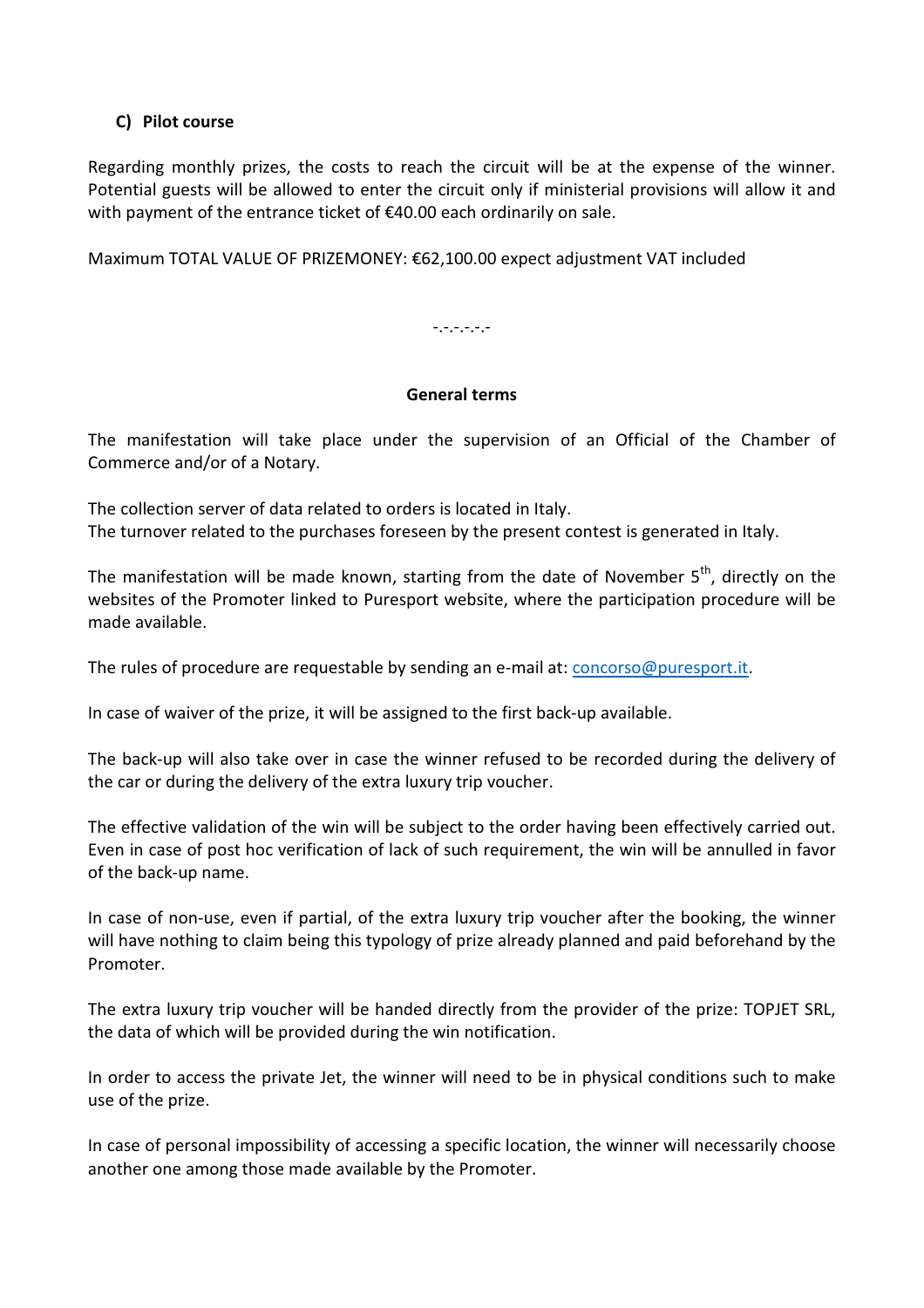In case of choice of the extra luxury trip voucher, it is advised to take out insurance at a trusted insurance company, as a complimentary insurance to protect from potential diseases, damages or else, during the use of the prize.

No responsibility is attributable to the Promoter even in case of severe events during the use of the prize or as a consequence of the use of the prize itself. No responsibility is attributable to the provider of the prize even in case of severe events non-ascribable to the provider itself.

Participation to the contest is forbidden to the employees of the promoting company and of companies which collaborate to the realization of the contest.

The prize isn't convertible in money or other different prizes.

The participation to the contest procedures entails implicit acceptance of the present Rules of Procedure in all its parts and without reserve.

The Promoter reserves the right to revoke the win whenever the conditions and requirements of the present Rules of Procedure haven't been complied with.

The Promoter will not be responsible for reasons of force majeur independent from its will that prevent to comply with the present Rules of Procedure or that determine omissions or delays.

In the unfortunate scenario of unexpected events or non-foreseeable that prevent the continuation of the contest, pursuant to art. 1990 of Italian Civil Code, the contest will be interrupted for reasons of force majeur.

The organizing company declares to waive several liability for withholding tax, pursuant to art. 30 D.P.R. n. 600 of 29.09.73 in favour of the winners.

Porsche Italia SpA company and Top Jet company are not involved in the organization of the contest but are only providers of the prizes.

Prizes not requested or not assigned, different from those rejected, will be donated to: Associazione Banco Alimentare della Lombardia "Danilo Fossati" Onlus Via Papa Giovanni XXIII, 17/19 – Fraz. Taccona Muggiò (MB) 20835 C.F. 97190140158

#### DATA TREATMENT

Pursuant to art. 13 of Privacy Code, participants are informed that:

- taking part to the present contest personal data will be object of treatment in compliance with confidentiality guarantees and measures of security defined by the law in force through manual, informatic and telematic means, exclusively for the purposes strictly related to the present contest, such as by way of example: administrative management of the contest, communications related to potential wins and to reception of related prizes;

- data might be communicated to third companies which perform tasks of technical and organizational nature on account of the Promoter and which will treat personal data as separate data controllers of the treatment or in quality of responsibles or nominated for the purpose by the Promoter exclusively for the purposes above described. Owner of the treatment is Puresport srl, located in Via Galileo Galilei 15 20856 Correzzana (MB).